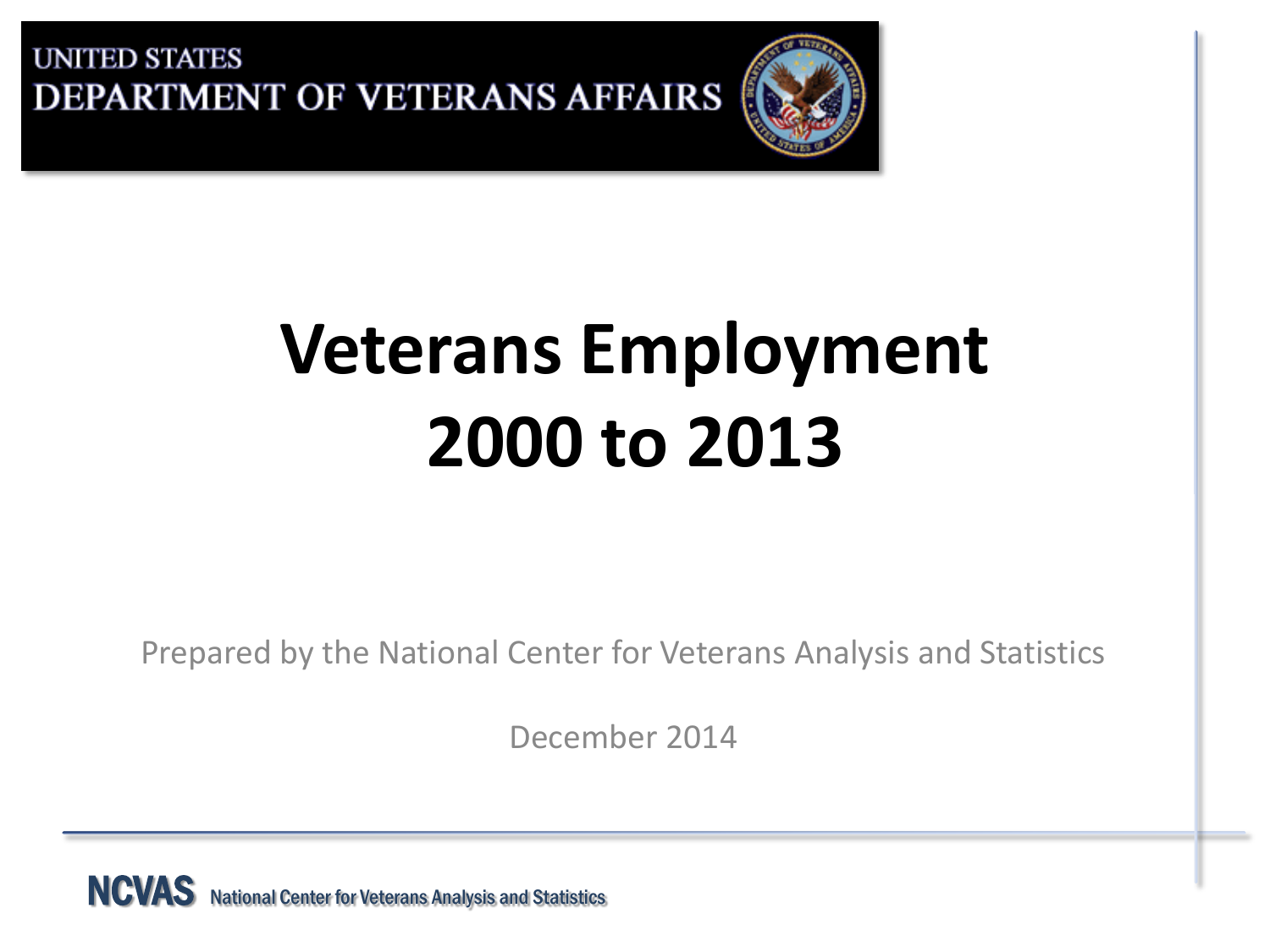## **Data source is Current Population Survey**

- The Current Population Survey (CPS), sponsored jointly by the U.S. Census Bureau and the U.S. Bureau of Labor Statistics (BLS), is the primary source of labor force statistics for the population of the United States and District of Columbia
- Current Population Survey, a sample of 60,000 households, data are collected by personal and telephone interviews. Basic labor force data are gathered monthly; data on special topics are gathered in periodic supplemental surveys
- CPS covers the *civilian noninstitutional population,* which includes persons age 16 and over but excludes people living in institutions (correctional institutions, residential nursing, or mental health care facilities) and Active Duty Service Members in the Armed Forces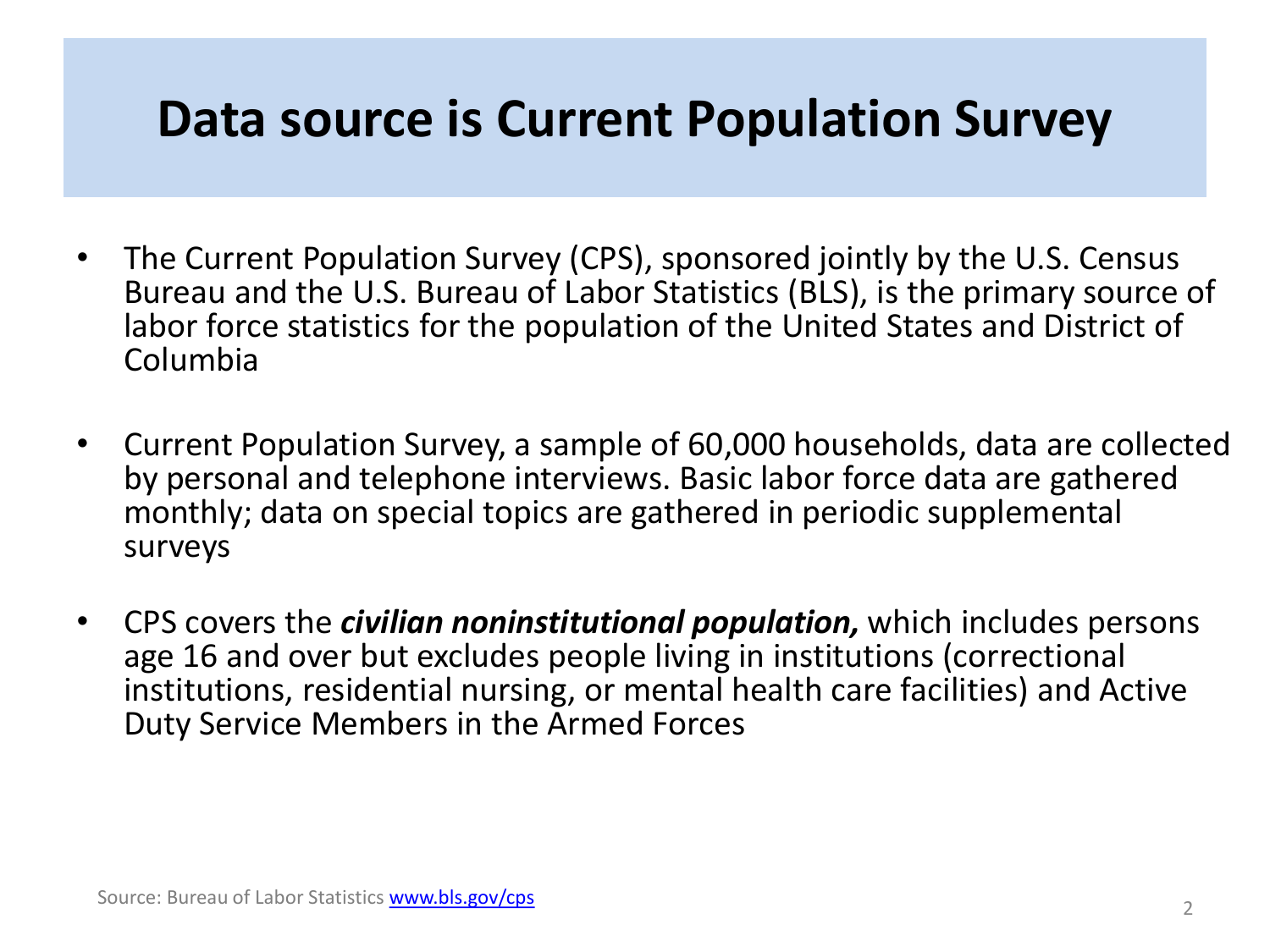#### How dofini **Key definitions**

- *Veterans* are men and women who served on active duty in the United States Armed Forces and were civilians at the time of the survey. Members of the Reserve and National Guard are considered to be Veterans if they have been mobilized for active military service
- *Non-Veterans* are men and women who have never served on active duty in the United States military
- The *civilian labor force* is made up of the employed and the unemployed, excluding active military Service Members and others living in institutions
- Persons not in the labor force combined with those in the civilian labor force constitute the *civilian noninstitutional population*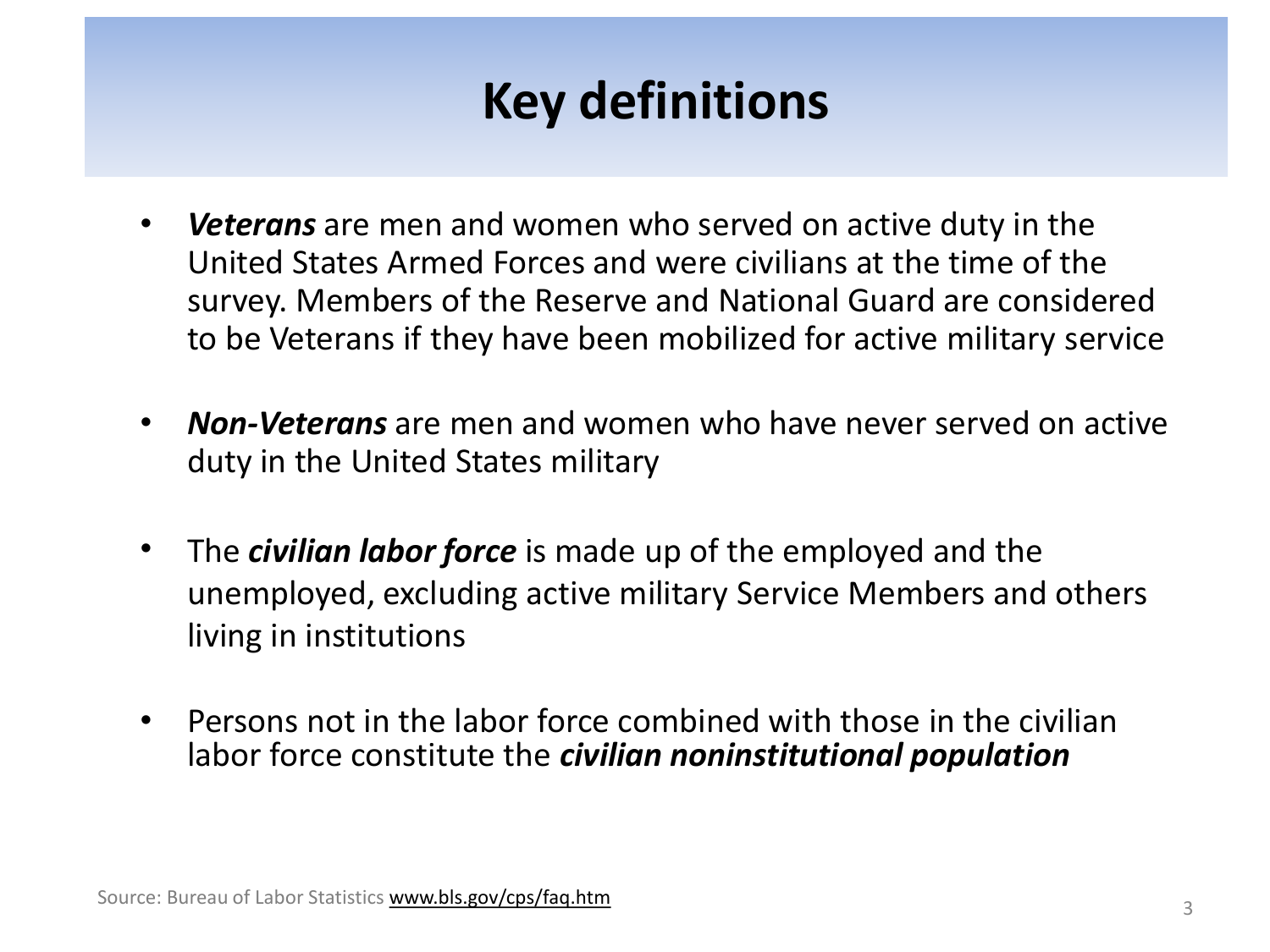#### uon or unemployed and unemploym **Definition of unemployed and unemployment rate**

- The Bureau of Labor Statistics defines the *unemployed* as
	- Persons who do not have a job, have actively looked for work in the prior 4 weeks, and are currently available for work
	- Workers expecting to be recalled from layoff are counted as unemployed, whether or not they have engaged in a specific job seeking activity. In all other cases, the individual must have been engaged in at least one active job search activity in the 4 weeks preceding the interview and be available for work (except for temporary illness)
- The *unemployment rate* reflects the number of unemployed as a percentage of the civilian labor force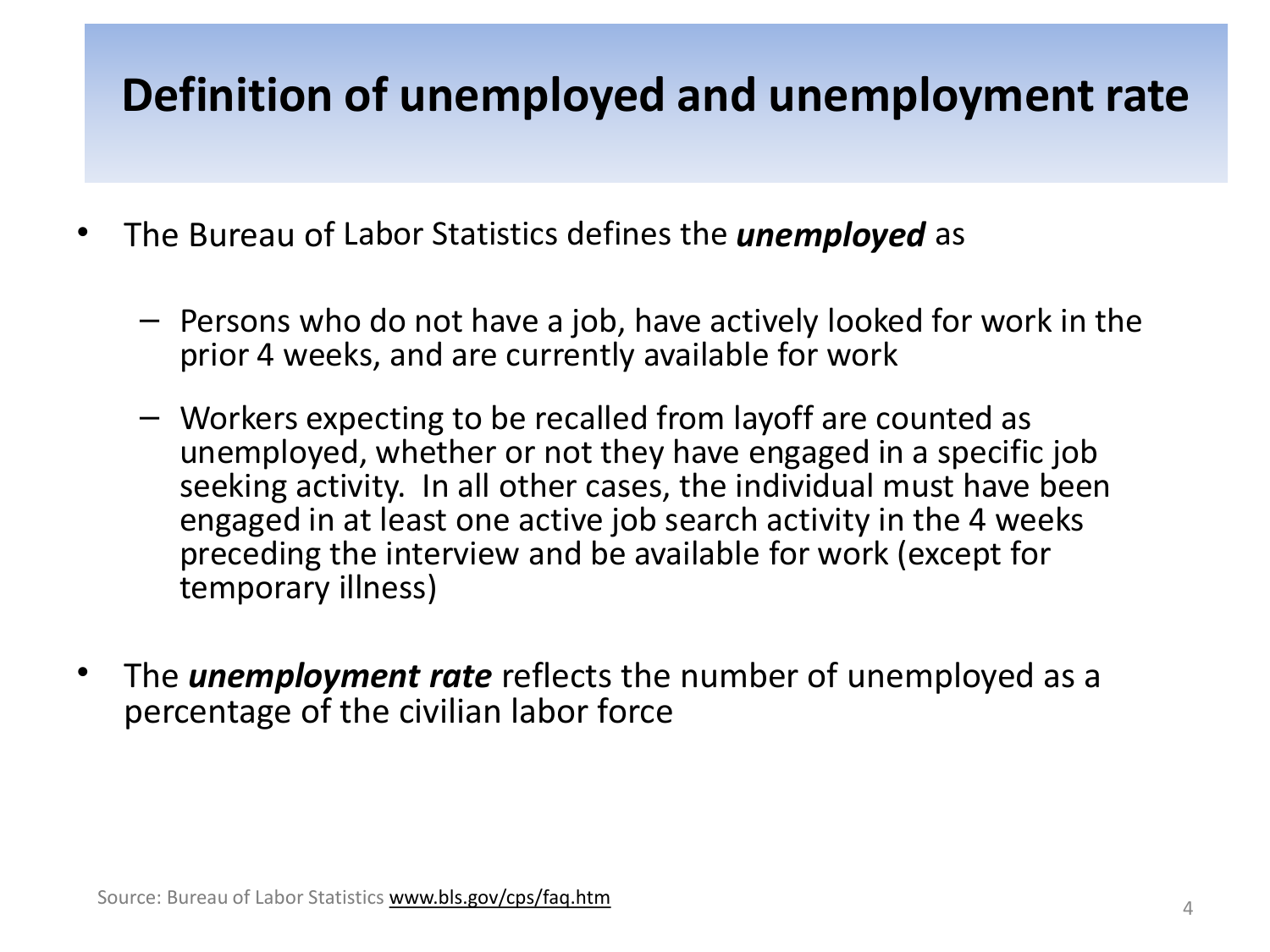#### **Veterans had slightly lower unemployment rates than non-Veterans between 2000 and 2013**



Source: Bureau of Labor Statistics <http://www.bls.gov/webapps/legacy/cpsatab5.htm> 5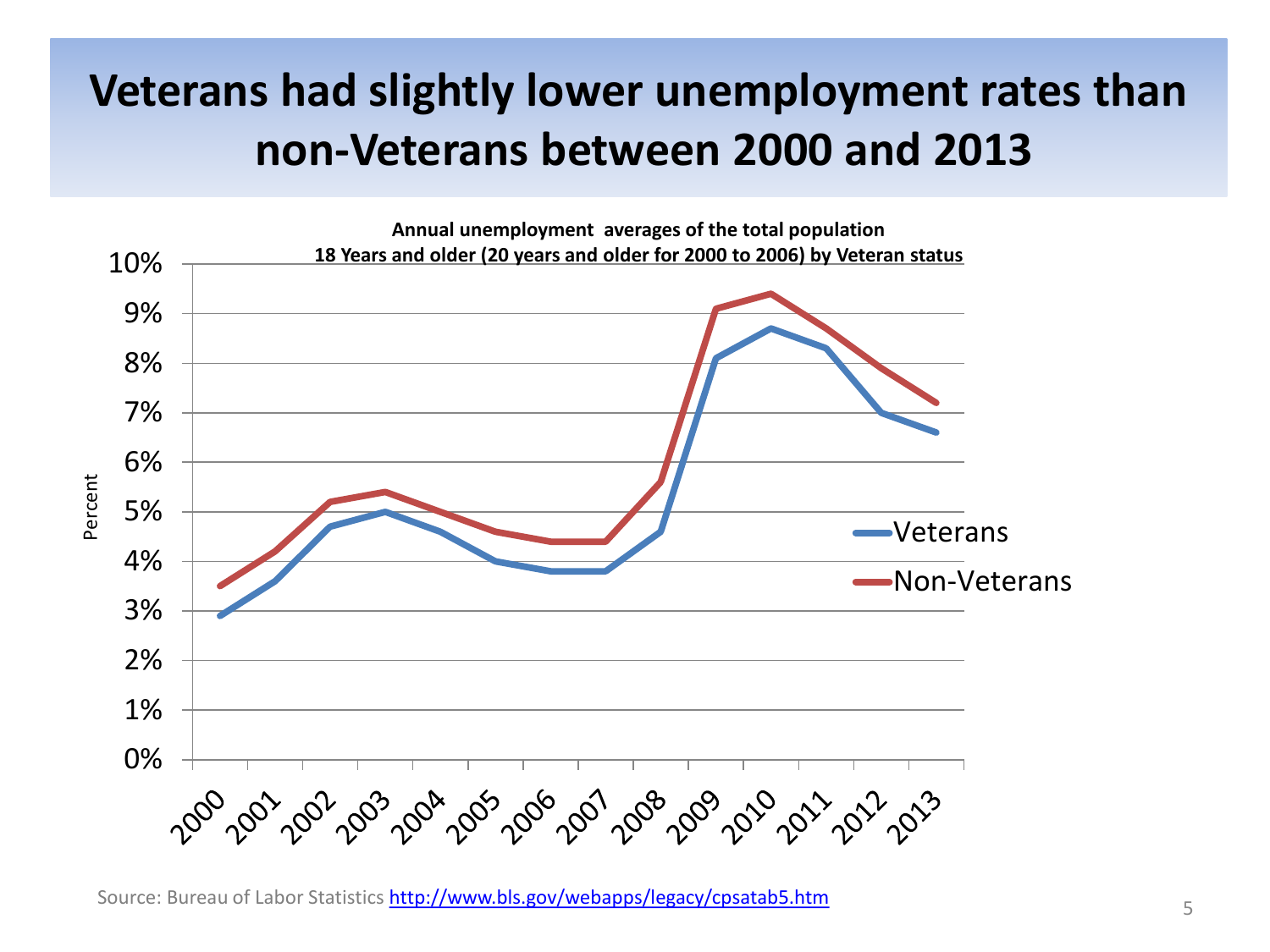### **Veterans 18 to 54 had similar or slightly lower unemployment rates than non-Veterans**



Source: Bureau of Labor Statistics <http://www.bls.gov/webapps/legacy/cpsatab5.htm> 6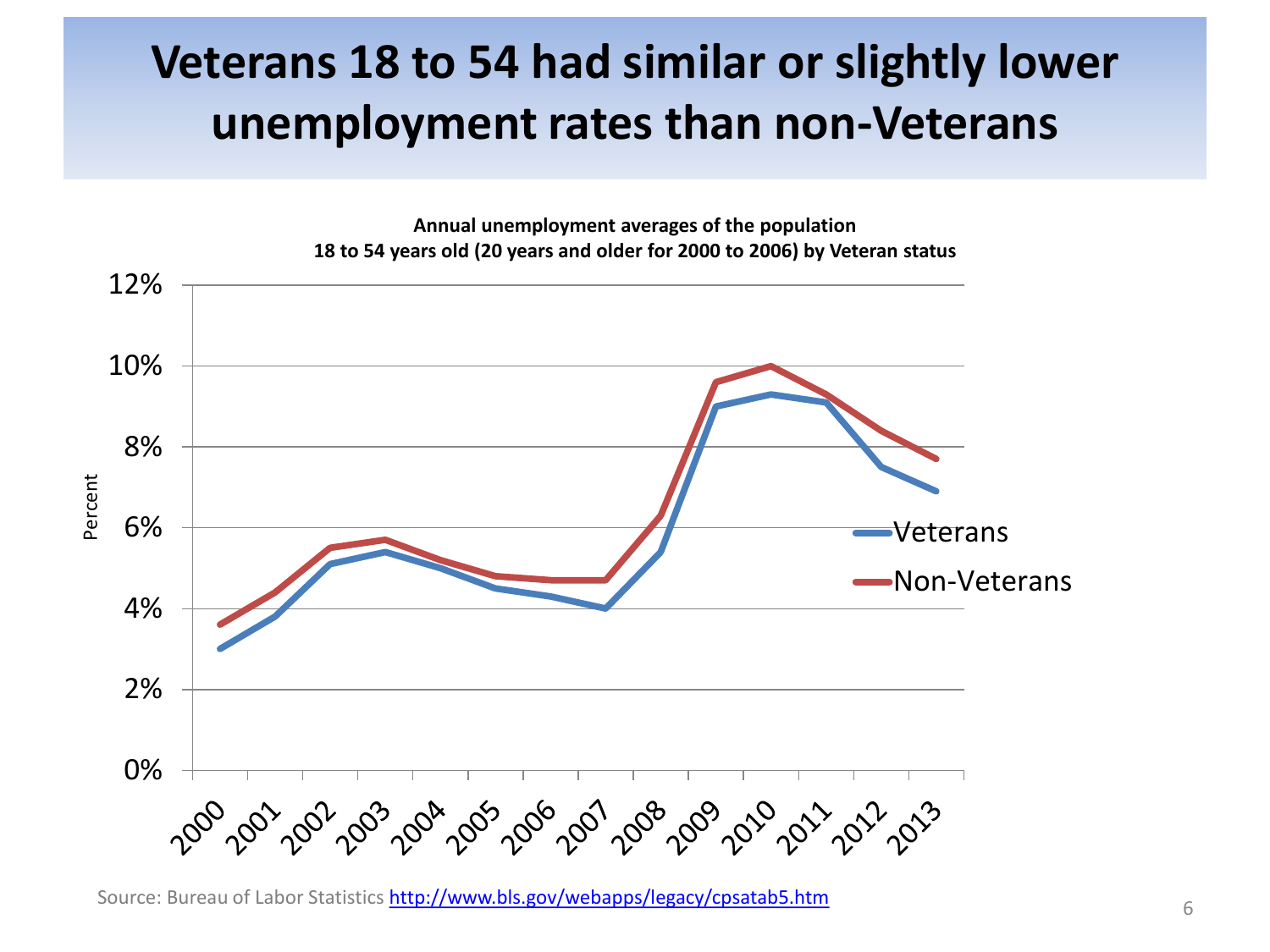### **Unemployment rates for Veterans 55 and over were similar or slightly higher than those of non-Veterans**



**Annual unemployment averages of the population**

Source: Bureau of Labor Statistics <http://www.bls.gov/webapps/legacy/cpsatab5.htm> 7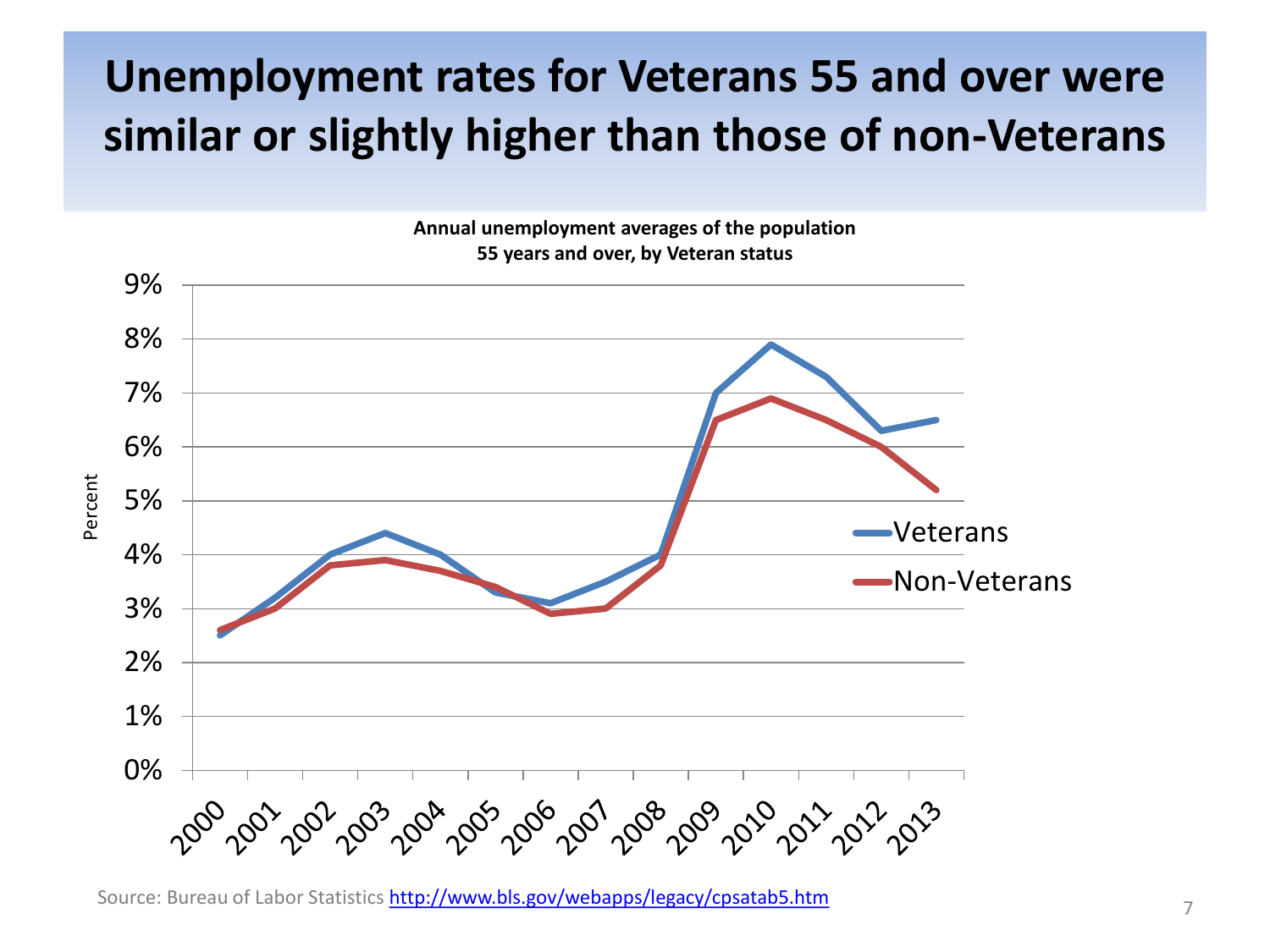### **Male Veterans had lower unemployment rates than their non-Veteran contemporaries**



Source: Bureau of Labor Statistics **<http://www.bls.gov/webapps/legacy/cpsatab5.htm>** 8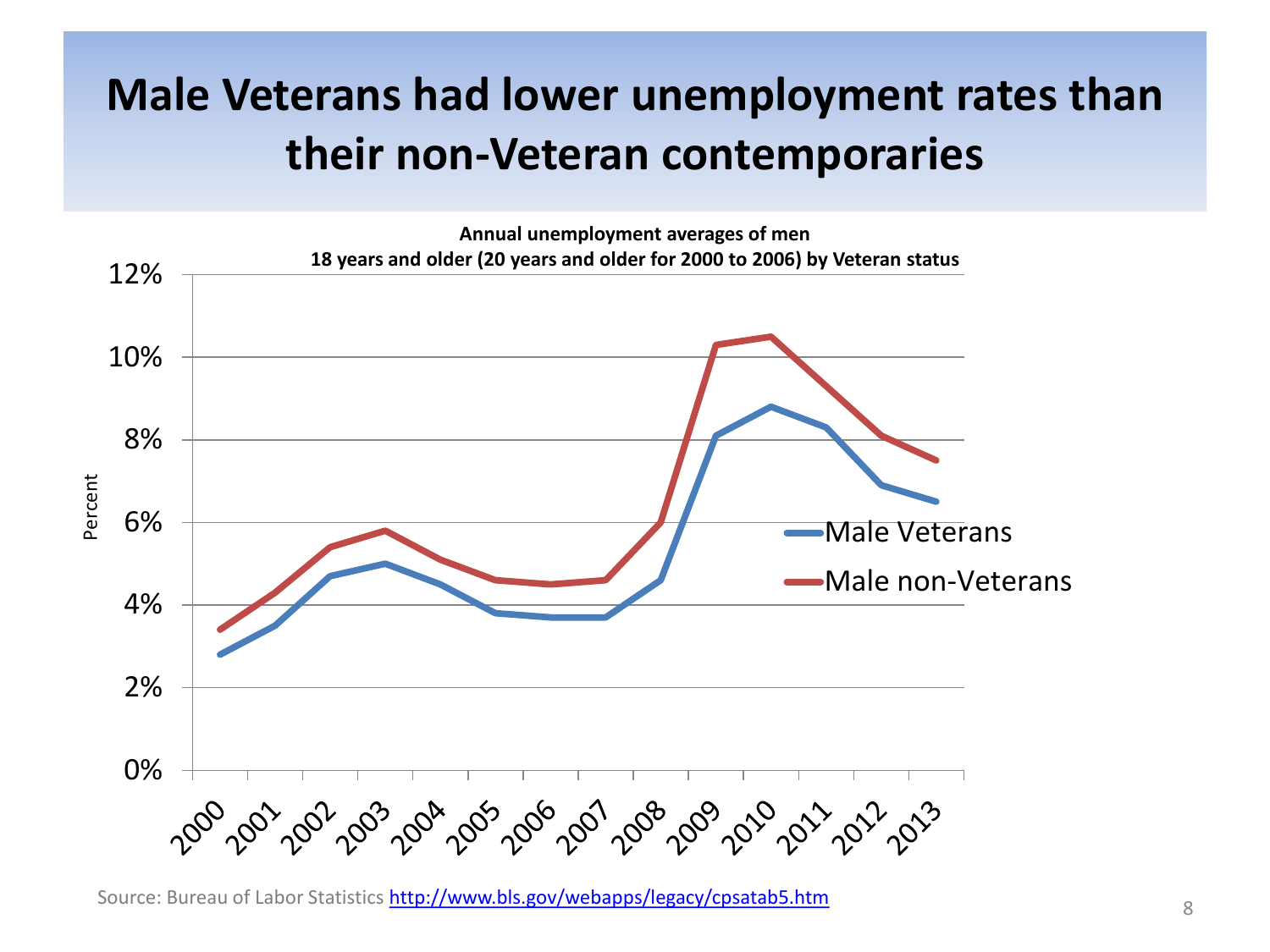## **Women Veterans experienced similar unemployment rates as non-Veteran women**

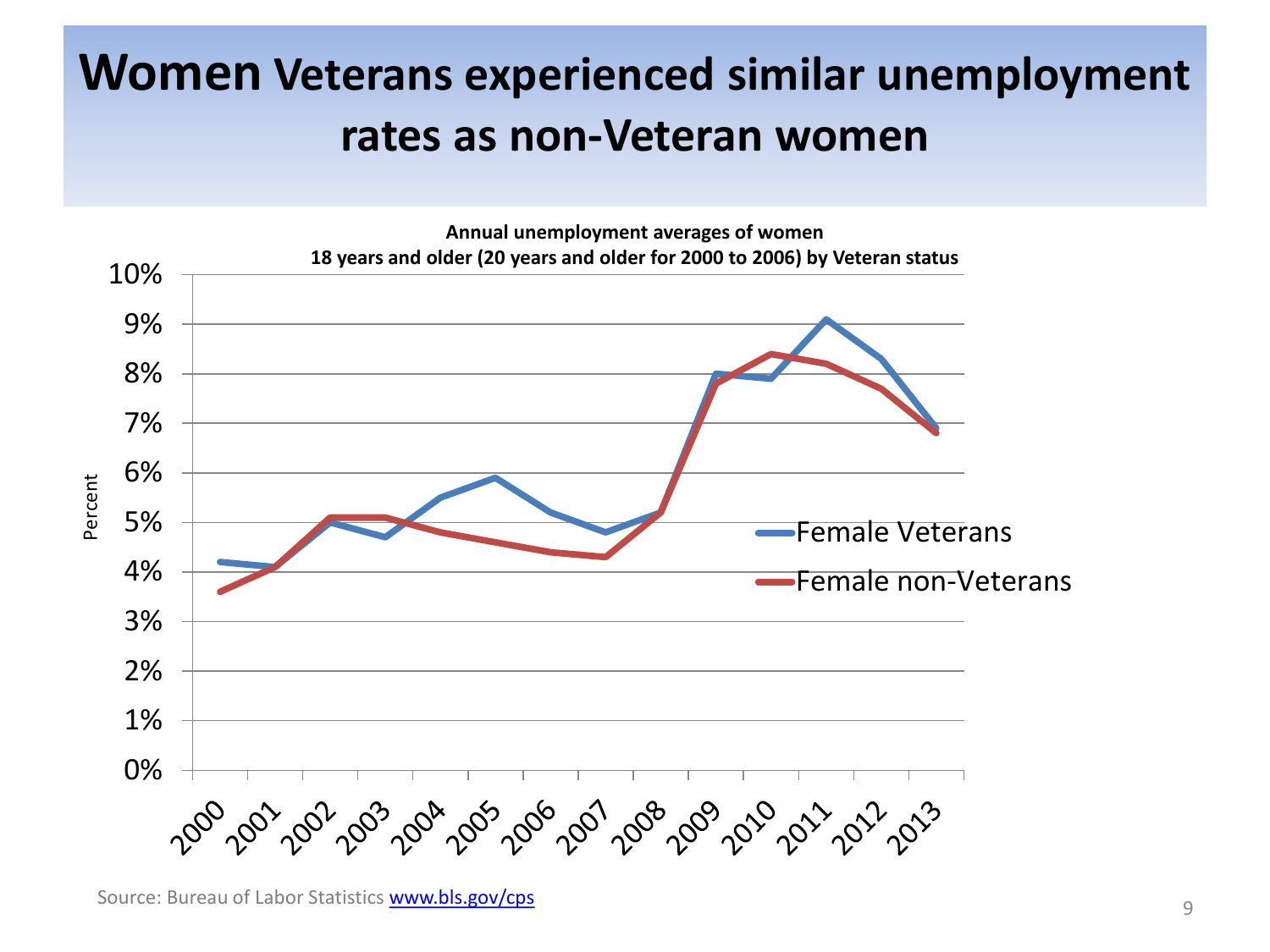#### **Veterans ages 25-34 as well as ages 65 and over were a growing segment of the Veteran unemployed population**



Source: Bureau of Labor Statistics [www.bls.gov/cps](http://www.bls.gov/cps)

Totals may not add to 100% because of rounding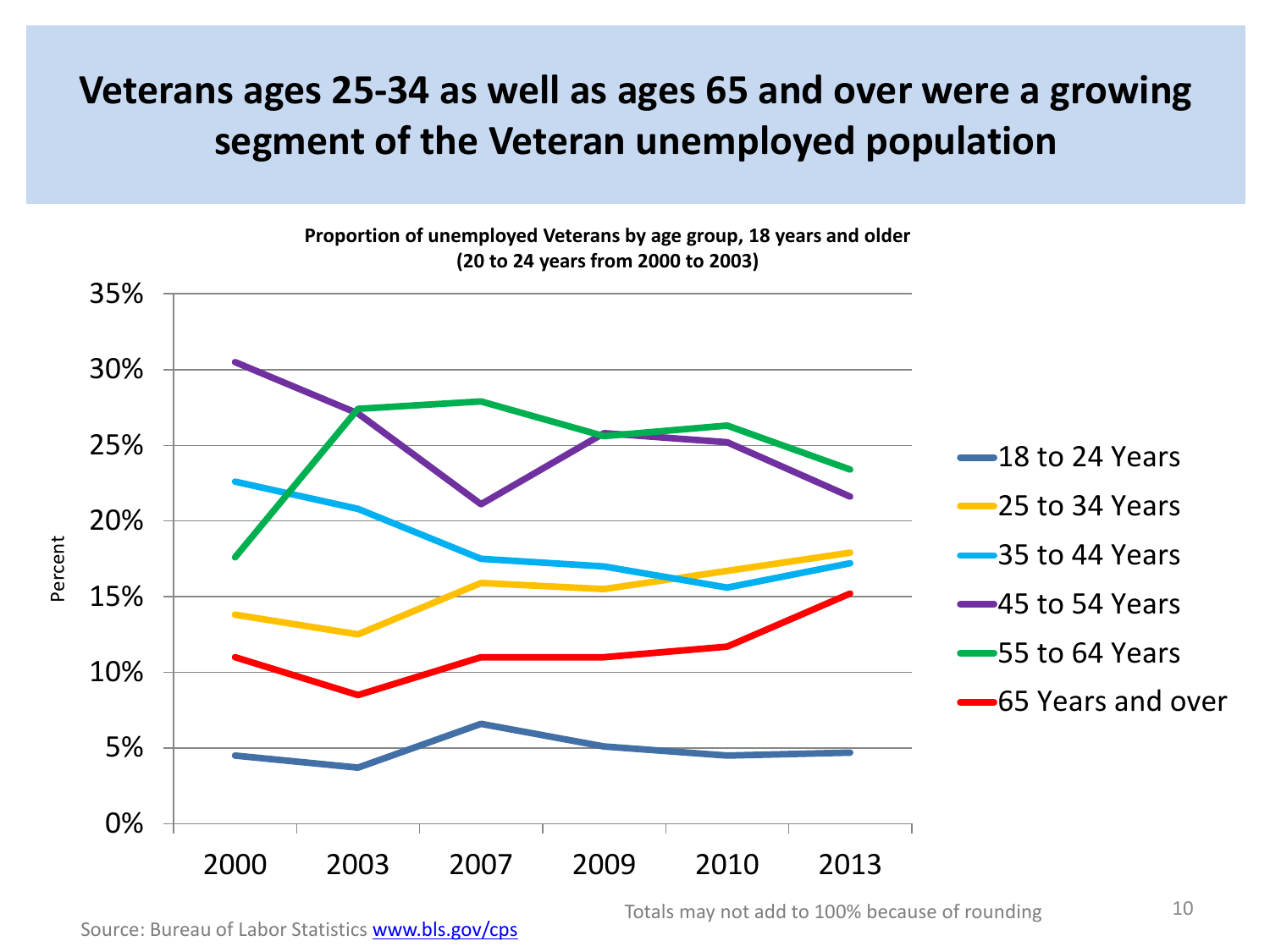#### **Among 722,000 unemployed Veterans in 2013 about 60% were age 45 year and over**

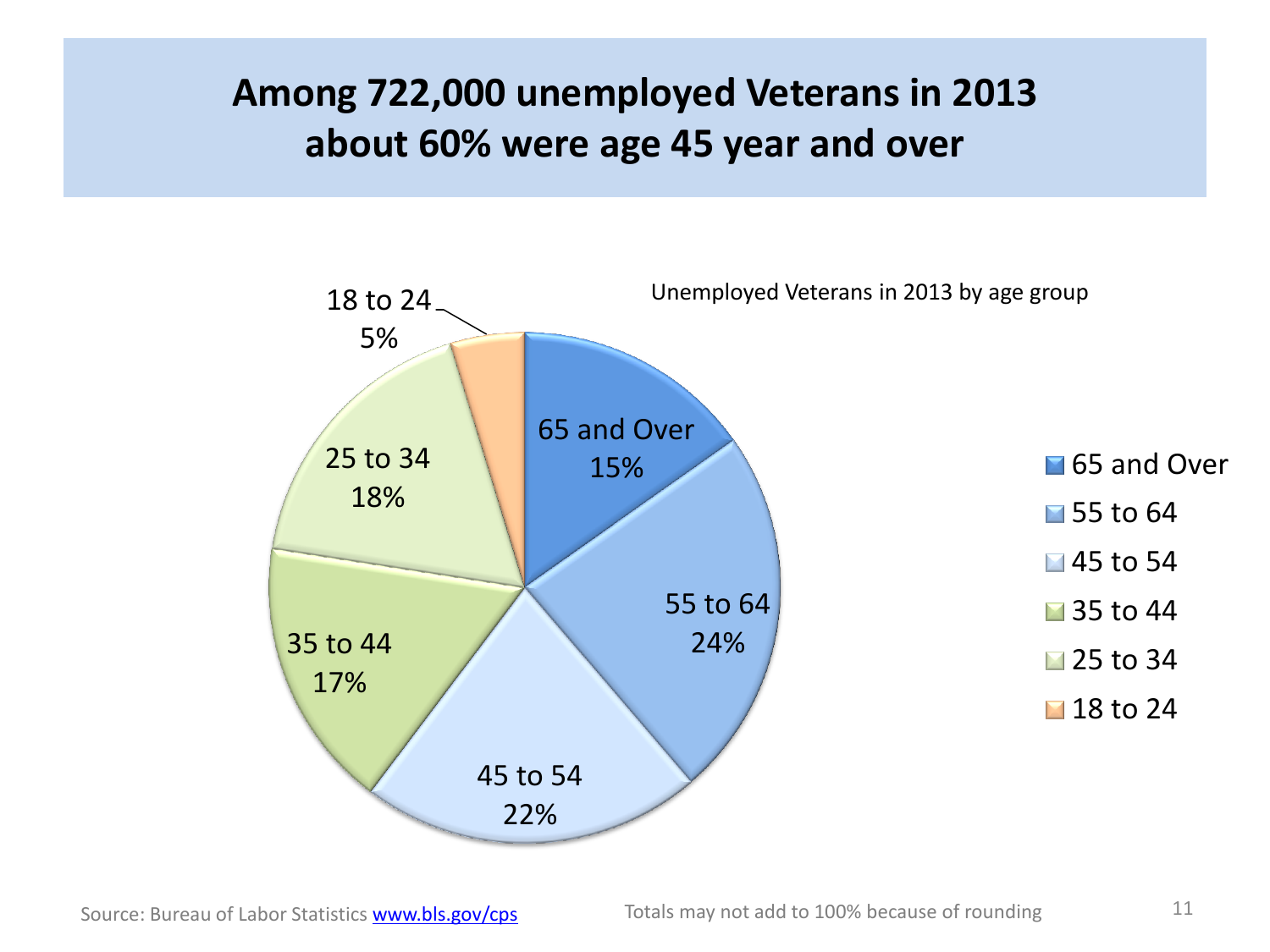#### **Gulf War-era Veterans (1990-present) were about half of all unemployed Veterans in 2013**

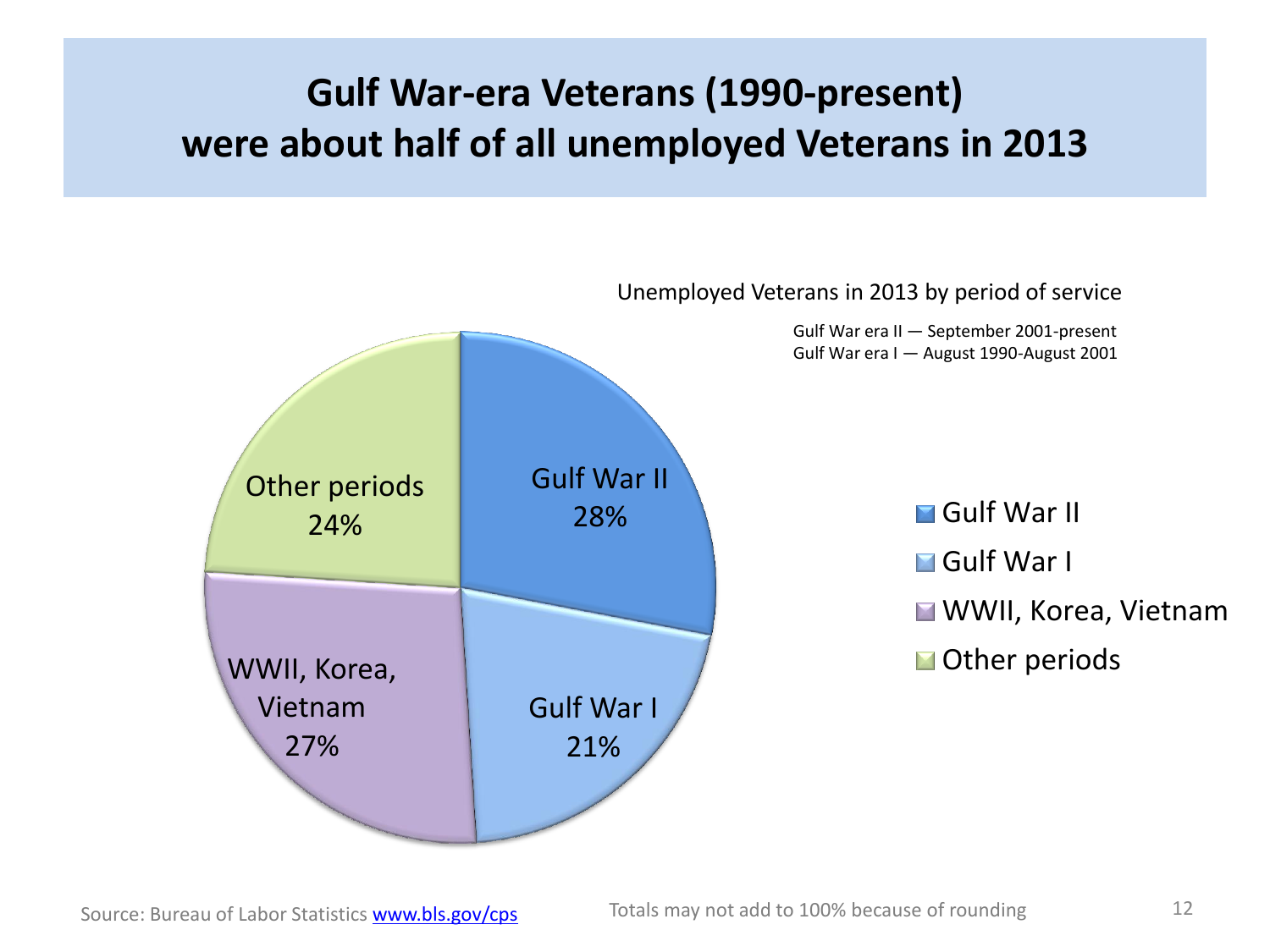## **Veterans and especially Gulf War II Era Veterans were more likely to work for the Federal government than non-Veterans**



Employed Veterans in 2013